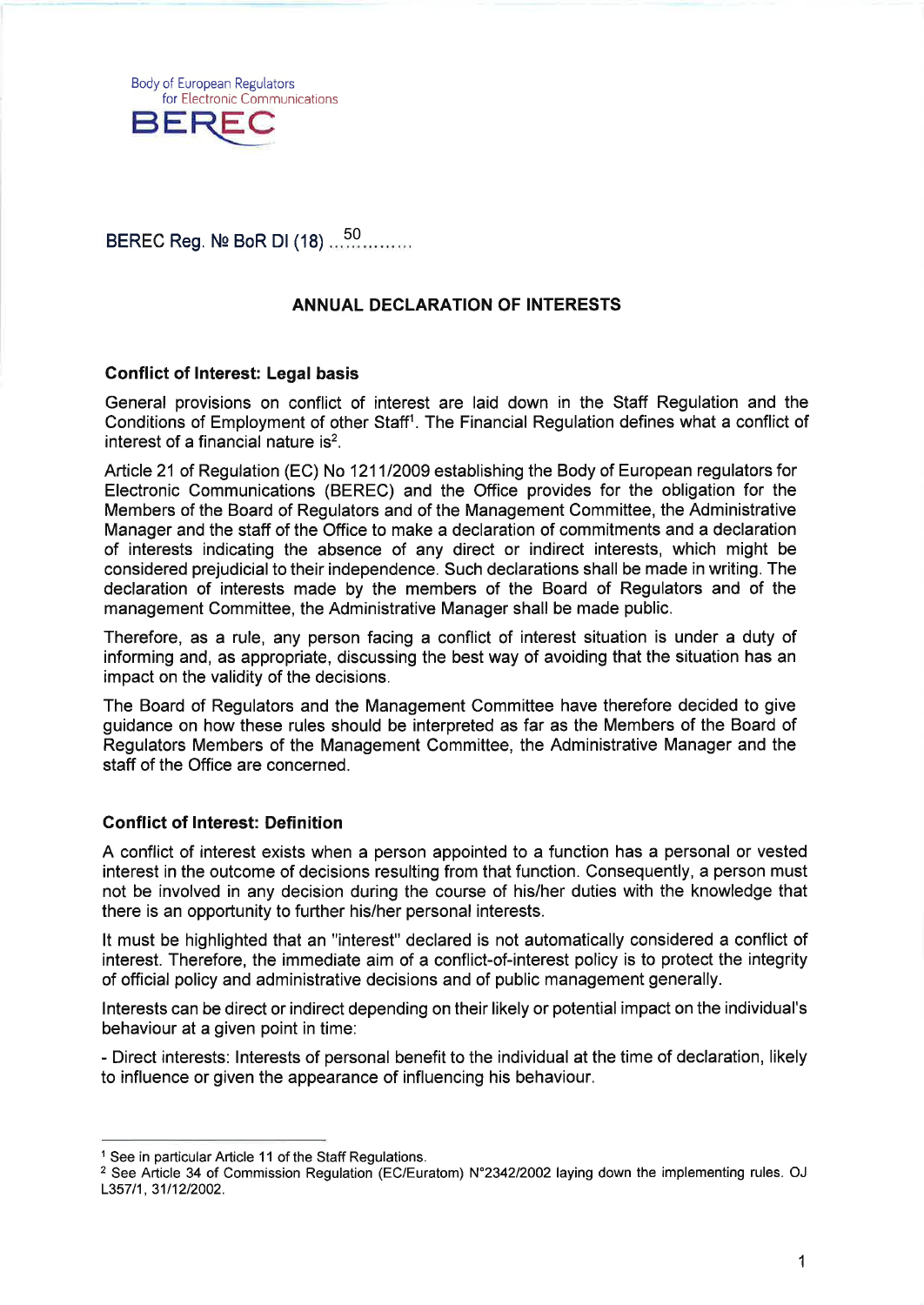- lndirect interests: Other interests that may have some influence over the individual's behaviour and therefore have to be neutralised.

Some examples of cases that could lead to a conflict of interests are:

a) any matter being considered by, or arising at, a meeting of the Board of Regulators and/or of the Management Committee in which a Member, the Administrative Manager, the staff of the Office or any household member have a direct or an indirect pecuniary interest;

b) a situation where a Member of the Board of Regulators and/or of the Management Committee, the Administrative Manager or the staff of the Office are in a position to make or make a decision, or are in a position to act or do act, motivated by other or additional considerations than the best interests of BEREC;

d) a situation where a Member of the Board of Regulators and/or of the Management Committee, the Administrative Manager, the staff of the Office or any household members learn of an opportunity for profit which might be valuable either personally or to any person in which they have a direct or indirect pecuniary interest.

These cases are not intended to be exhaustive

It is recognized that it is often difficult to objectively assess whether a Conflict of lnterest situation exists. lf a Member of the Board of Regulators and of the Management Committee, the Administrative Manager or the staff of the Office feels that a potential Conflict of lnterest position may exist he/she is bound to declare it immediately. Each individual is responsible for the declaration of his/her interests and, to the best of his/her knowledge, those of his household members. ln order to maintain privacy, the names of the household members do not need to be declared.

#### Assessment of Gonflict of lnterest

Based on the information provided by the Member of the Board of Regulators and/or of the Management Committee, the Administrative Manager, the Management Committee or the Board of Regulators will jointly evaluate whether a declared interest constitutes a conflict. As a result of such assessment, the matter will be brought to the attention of the Board of Regulators/Management Committee.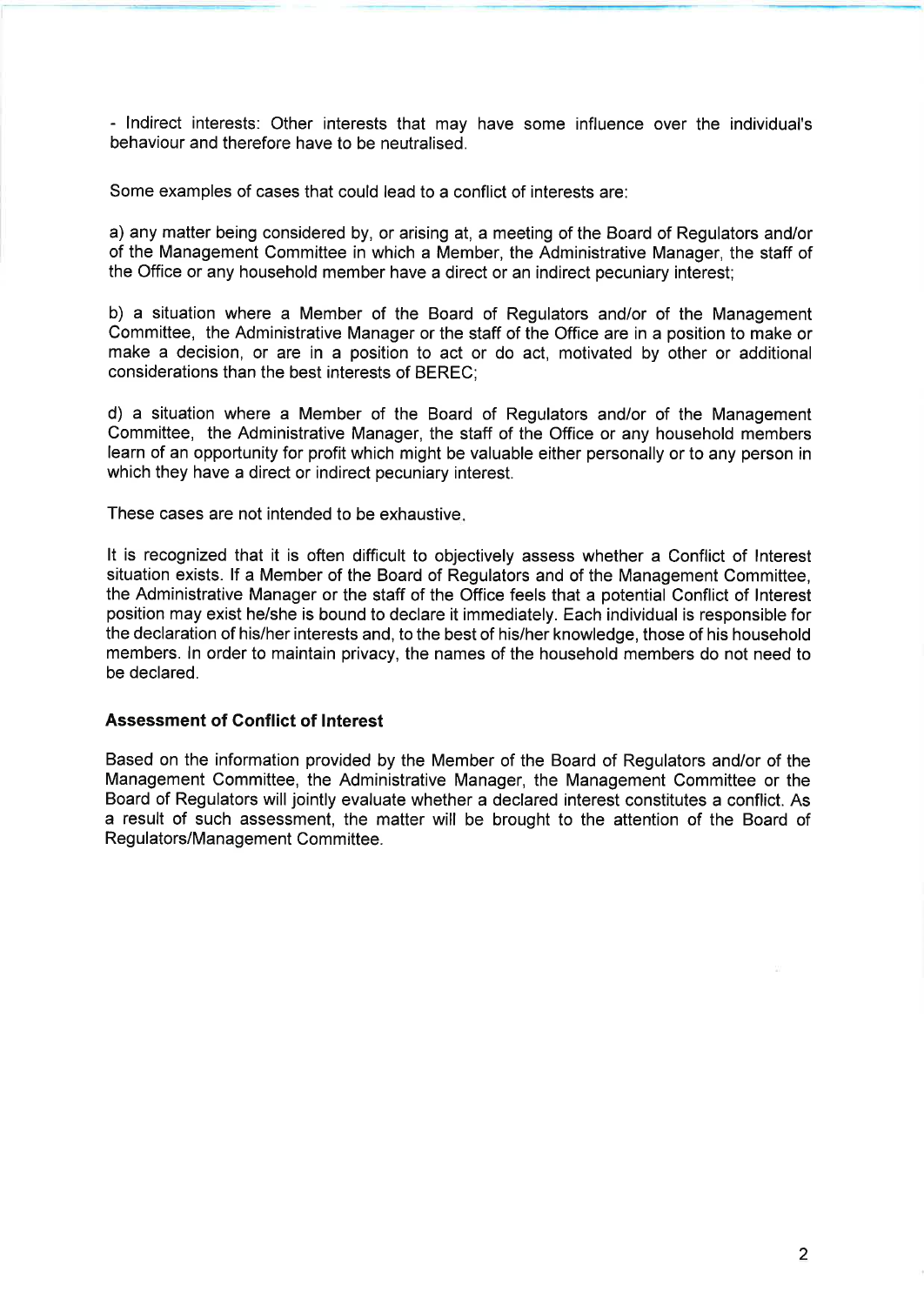#### Annual Declaration of Interests

Title (Ms., Mr., Dr., Prof.)... / First Name: Berner <u> Alexandria e concerta e concerta e con esta esp</u>  $S$ urname:  $\sqrt{rr}$ Position: Member of the Board of Regulators

hereby declares to have the following direct or indirect interests of relevance to BEREC or the BEREC Office:

1. Work and activities in organisations relevant to the operating area of BEREC.

During the past 3 years, all activities performed for or on behalf of an organization operating in a related field, whether related to the substance of BEREC mandate or to its operational support, and whether or not these activities have been subject to regular or occasional remuneration in cash or kind, either by the declaring member or to the best of his/her knowledge the members of his/her household, including i) participation in the internal decisionmaking of a company (e.g. Board membership, executive or non executive directorship), ii) permanent or temporary member of the personnel of a company/institute (Other activities performed within a company (e.9. traineeship) are also subject to declaration.), iii) work contracted out by companies/institute, through consultancy or othenuise. lndicate names of organisation/Position/Period:

t0 A

2. From the moment of taking the post of the Member of the Board of Regulators and/or of the Management Committee, any financial interests in a company relevant to the operating area of BEREC and/or voting rights in a company, including holding of stocks and shares, equity, bonds, partnership interests<sup>3</sup> in the capital of a company, one of its subsidiaries or a company in the capital of which it has a holding (names of the companies):

 $N/R$ 

<sup>&</sup>lt;sup>3</sup> When declaring financial interests e.g. stocks and shares, only the kind, number and company name need be stated.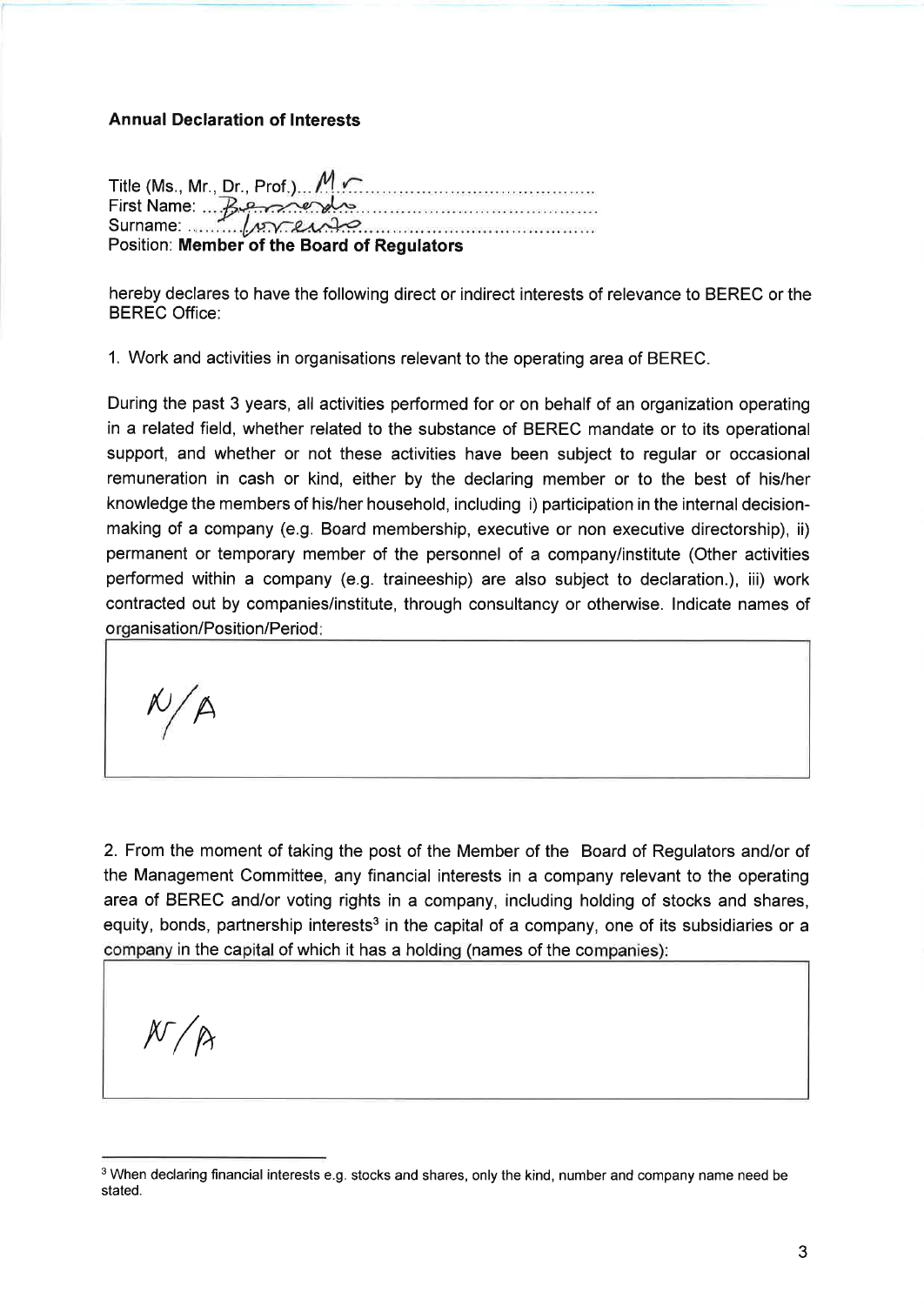3. Other links with the field of activity of BEREC during the preceding 3 years, including the participation in relevant activities supported by EU grants or contracts. All assistance and support received from stakeholders of BEREC, whether associated with direct or indirect pecuniary or material benefits, including: i) grants for study or research, ii) fellowships or sponsorships endowed by a company operating in the related business and iii) any other relevant activity related to EU grants and contracts. lf such assistance or support is still subject to compensation in any form then declaration of any activity independently of granting period:

4. Any membership role or affiliation, or any other links with the organisations relevant to BEREC.

During the preceding 3 years, interests of non-pecuniary or material benefit to the declaring member, arising from professional activities or affiliation with national or international organisations or bodies with tasks similar to BEREC. lt also includes the participation in public interest groups, professional societies, clubs or organisations which have an agenda or an interest or involvement in BEREC's work:

 $N / R$ 

 $N/A$ 

5. Other interests or facts whether or not related to such organisations which you consider should be made known to BEREC, including matters relating to the members of your household:

 $\sqrt[k]{\sqrt{2}}$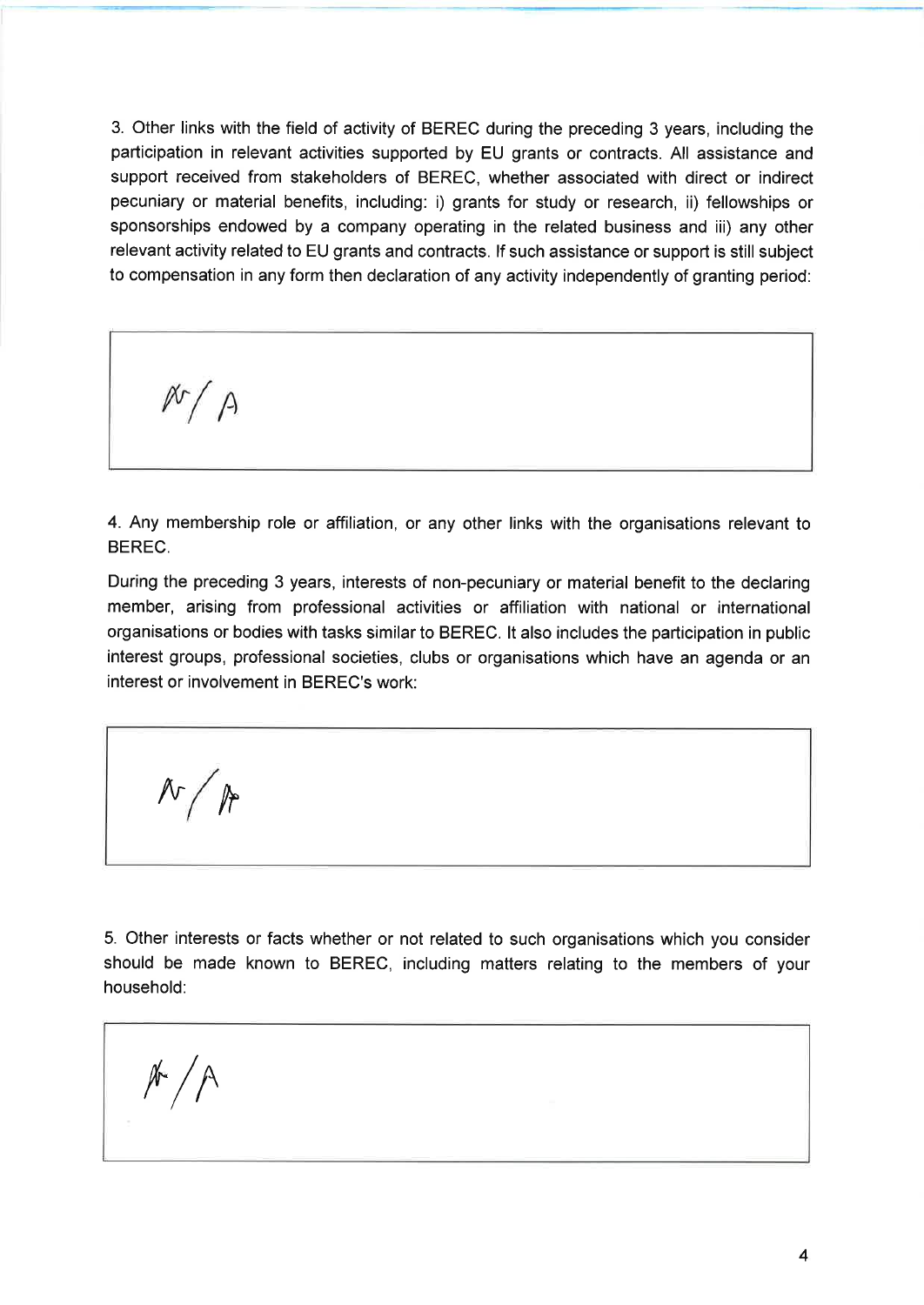To the best of my knowledge, the only direct or indirect interests I, or any members of my household have, in organisations relevant to the operating area of BEREC related to my position referred to above are those listed above.

I further declare that should any changes occur and should it appear that I have or acquire additional interests that should be made known to BEREC I shall forthwith declare them and complete a new declaration of interests detailing the changes.

I understand that this Declaration will be published on BEREC's website and entered in a register held by the Office, which is accessible to the public, on request at the seat of the Office.

Signature:  $\frac{03}{03}$  Date:  $\frac{03}{05}$